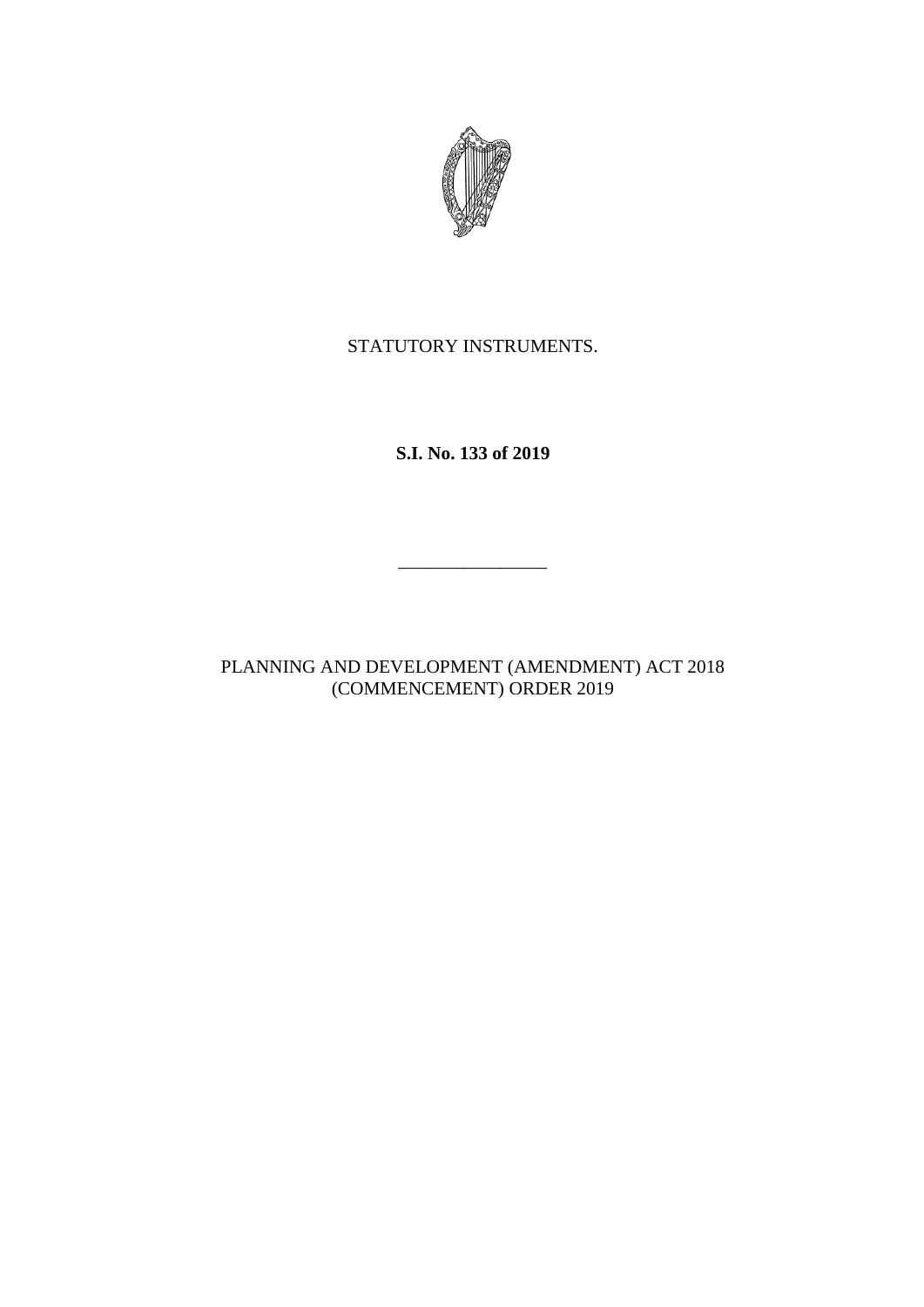## S.I. No. 133 of 2019

## Planning and Development (Amendment) Act 2018 (Commencement) Order 2019

I, EOGHAN MURPHY, Minister for Housing, Planning and Local Government, in exercise of the powers conferred on me by subsection (3) of section 1 of the Planning and Development (Amendment) Act 2018 (No. 16 of 2018), hereby order as follows:

1. This Order may be cited as the Planning and Development (Amendment) Act 2018 (Commencement) Order 2019.

2. The 3rd day of April 2019 is appointed to be the day on which the following provisions of the Planning and Development (Amendment) Act 2018 (No. 16 of 2018) shall come into operation:

- (*a*) Part 2;
- (*b*) section 5 and Schedule 1 (except to the extent that they relate to the amendments of the Principal Act specified in column (3) of that Schedule opposite reference numbers 3, 4, 5, 6, 11, 12 and 16 in column (1) of that Schedule);
- (*c*) paragraph (c) of subsection (5) of section 23; and
- (*d*) section 45.

.

GIVEN under my Official Seal, 2 April 2019.

EOGHAN MURPHY

Minister for Housing, Planning and Local Government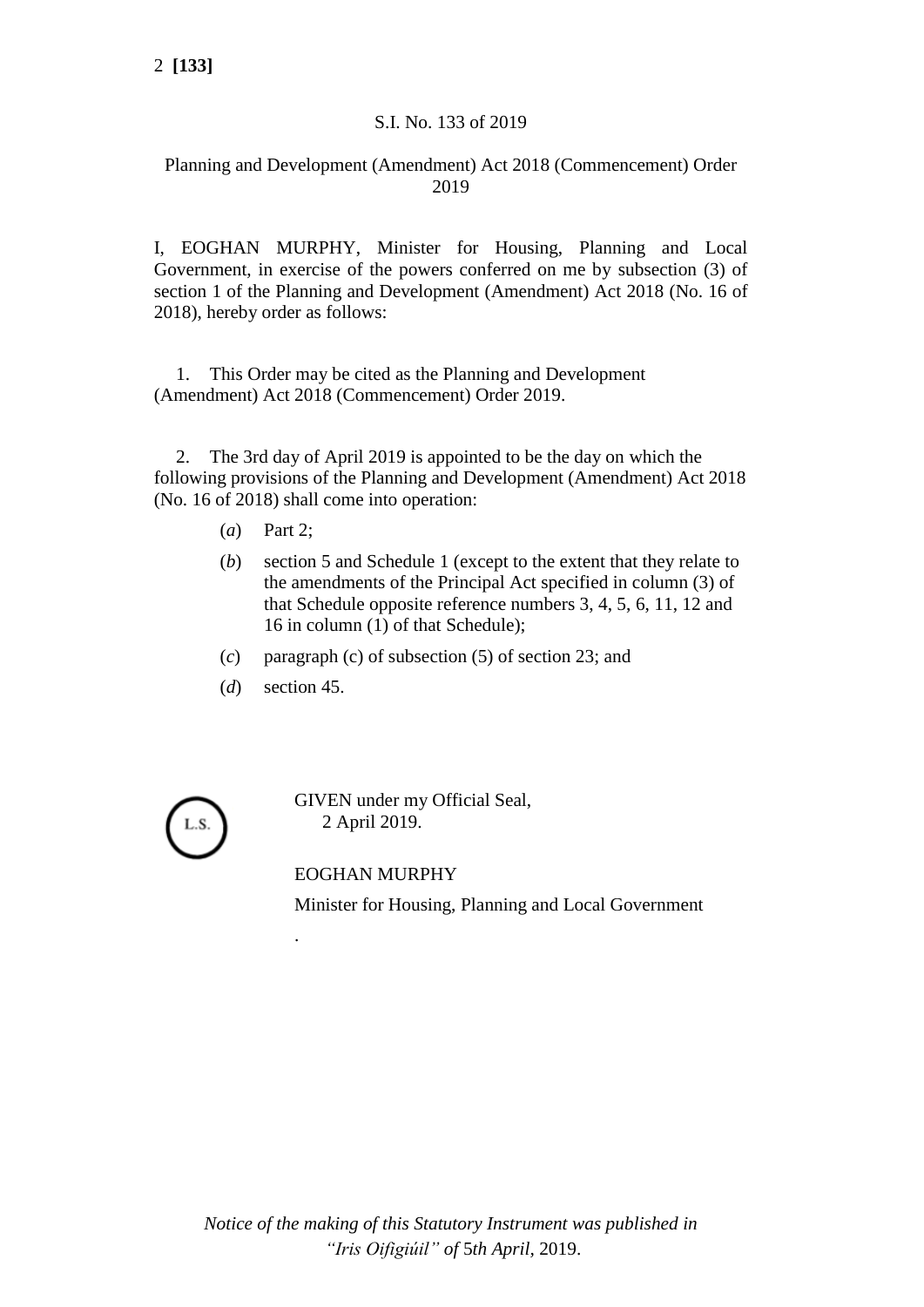## EXPLANATORY NOTE

## *(This note is not part of the instrument and does not purport to be a legal interpretation.)*

This Order commences the sections of the Planning and Development (Amendment) Act 2018 which provide for the establishment and the functions of the Office of the Planning Regulator.